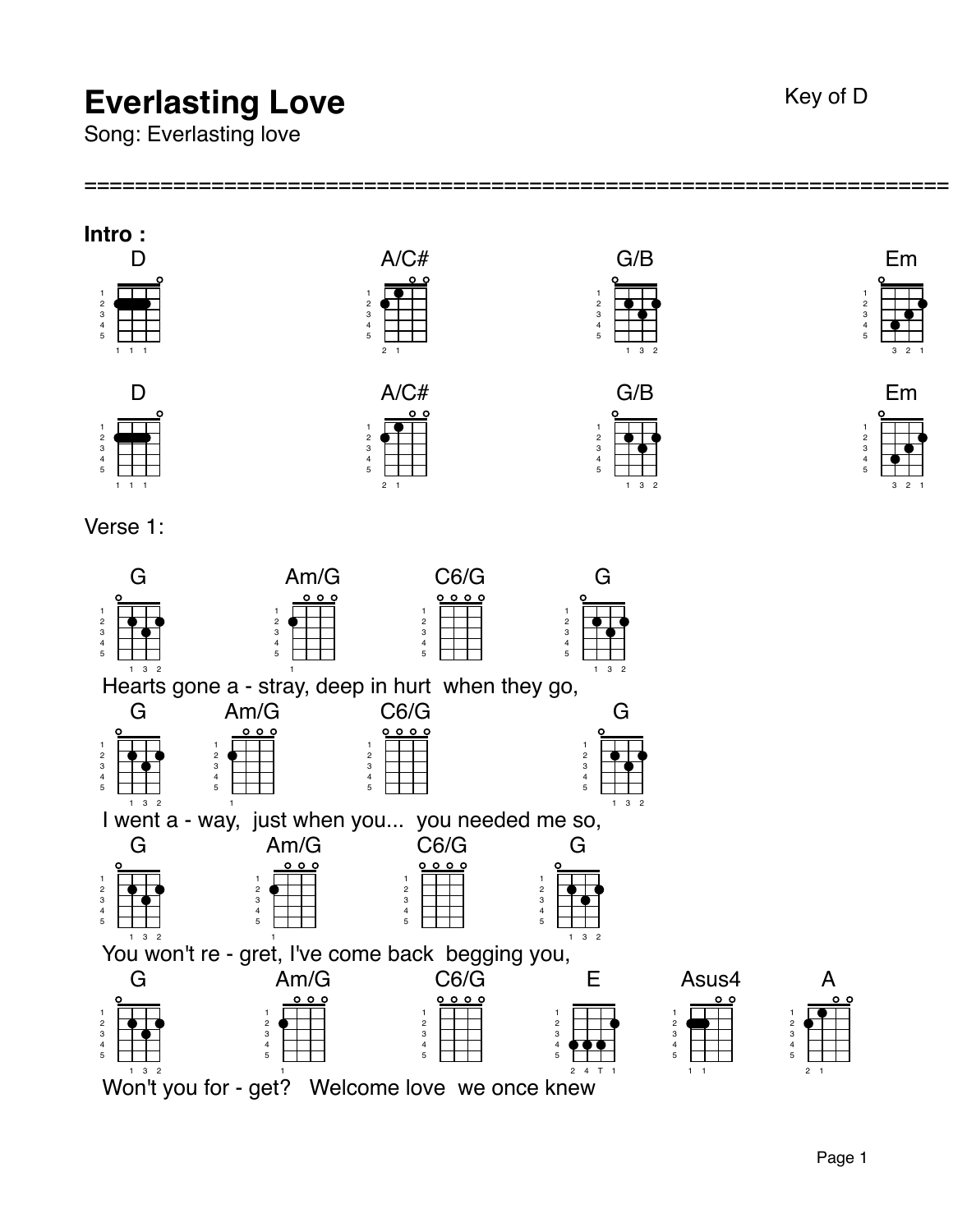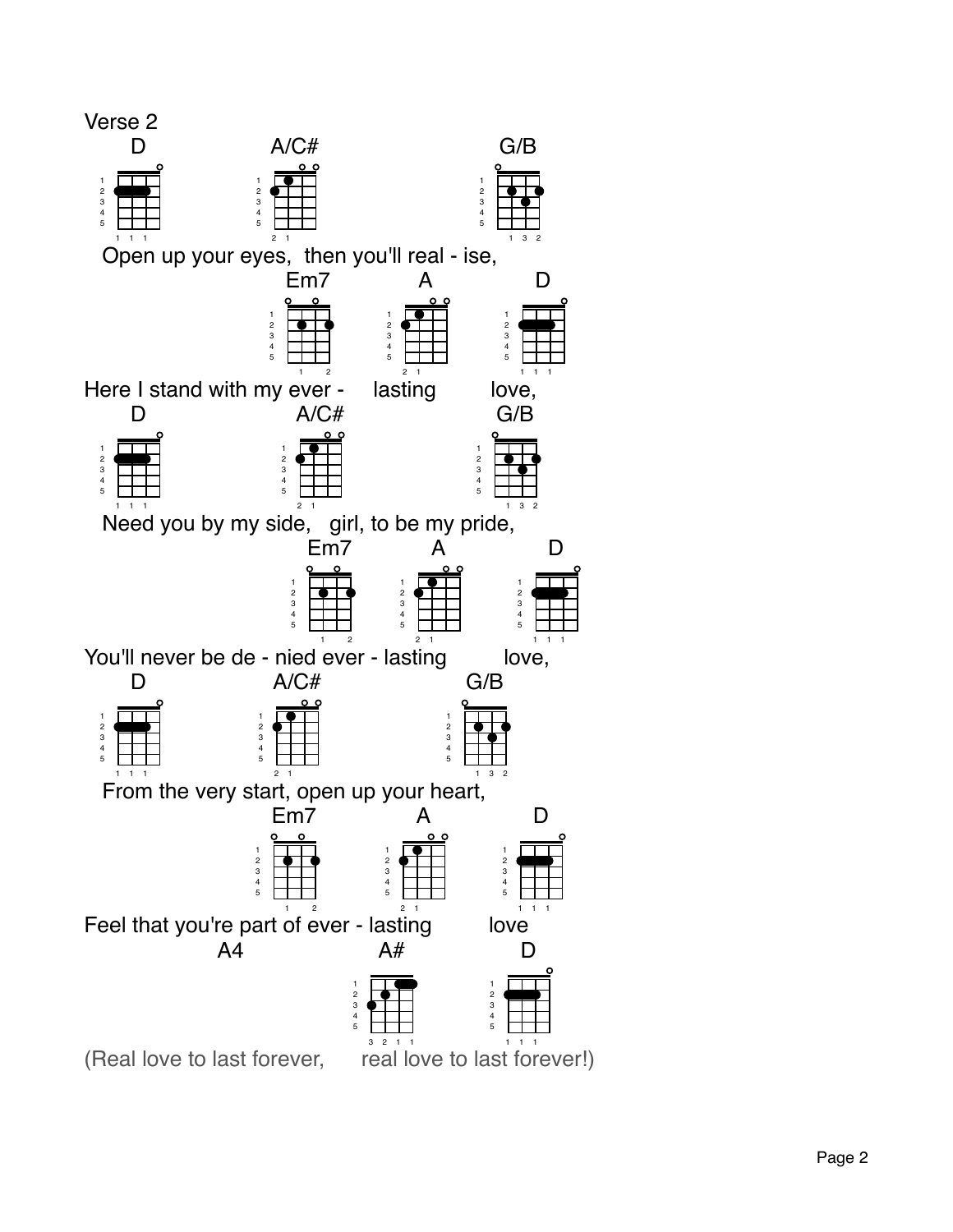

Whenever love went wrong, ours would still be strong,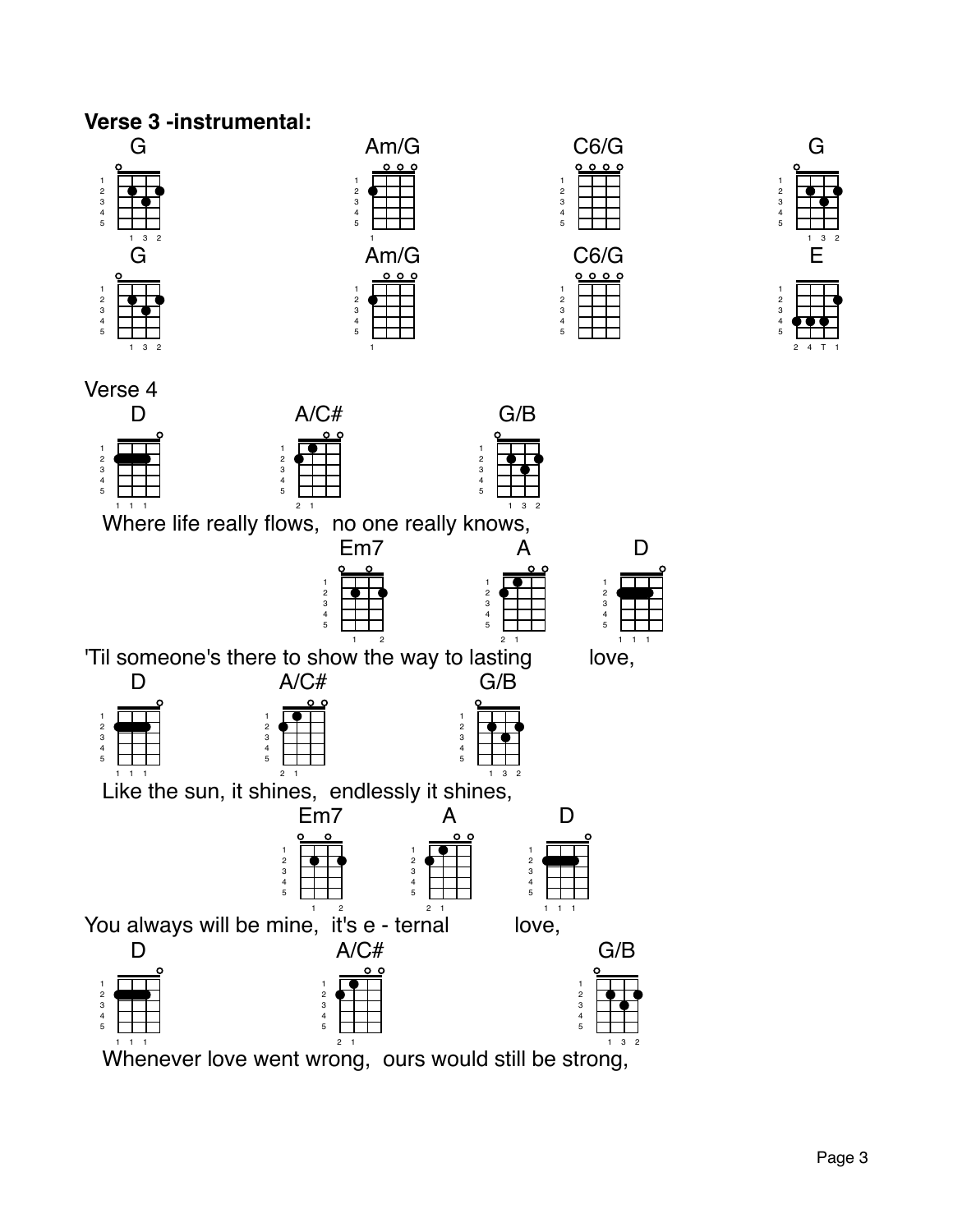